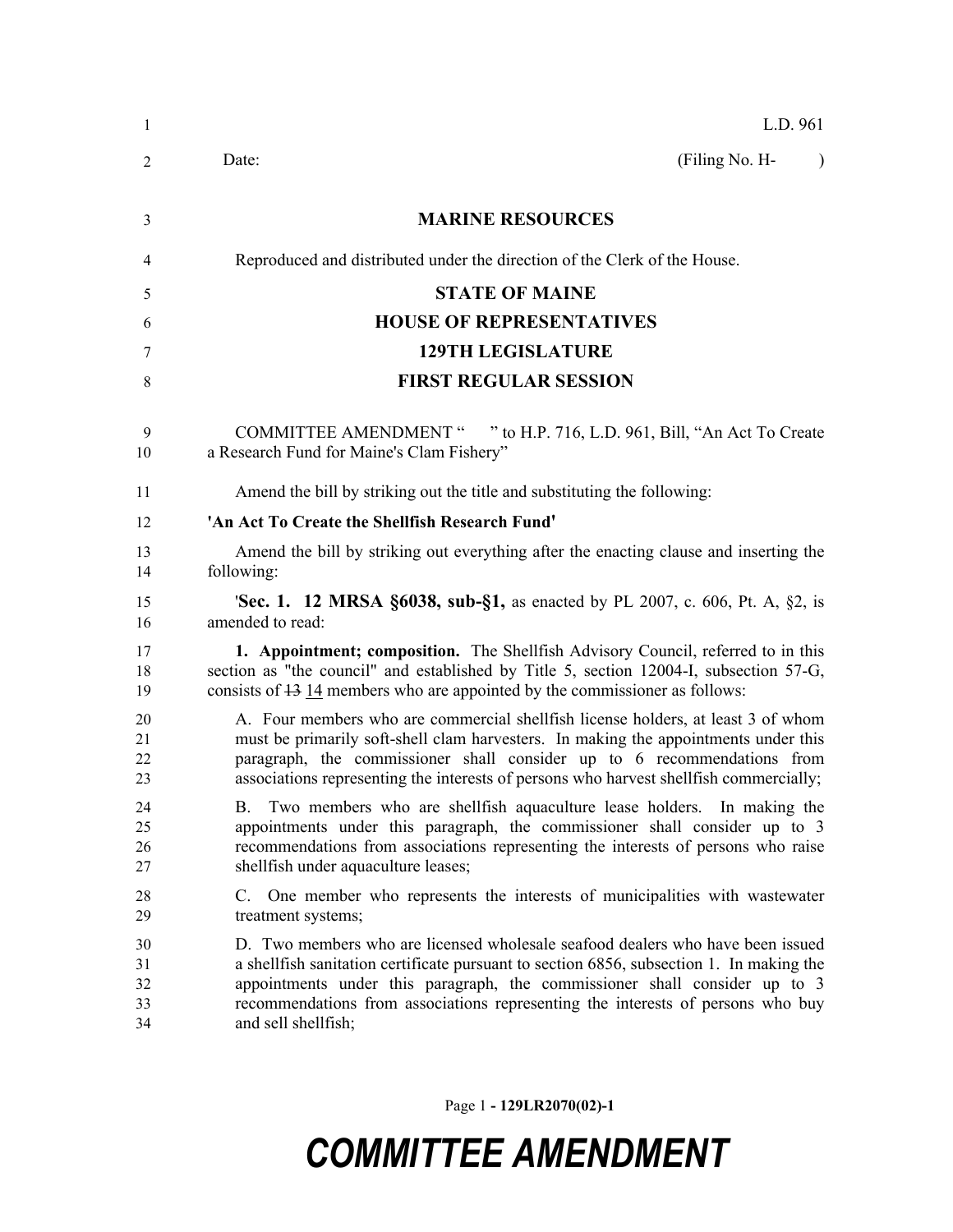|                               | COMMITTEE AMENDMENT " " to H.P. 716, L.D. 961                                                                                                                                                                                                                                                                                      |                     |                     |
|-------------------------------|------------------------------------------------------------------------------------------------------------------------------------------------------------------------------------------------------------------------------------------------------------------------------------------------------------------------------------|---------------------|---------------------|
| $\mathbf{1}$                  | E. One public member with knowledge of and interest in coastal water quality;                                                                                                                                                                                                                                                      |                     |                     |
| $\overline{2}$<br>3<br>4<br>5 | F. Two members who are municipal shell fish wardens. In making the appointments<br>under this paragraph, the commissioner shall solicit and consider up to 3<br>recommendations for these 2 appointments from associations representing the<br>interests of persons who protect and help manage municipal shellfish resources; and |                     |                     |
| 6<br>7                        | G. One member who has been issued a shell fish depuration certificate under section<br>6856, subsection $3\div$ ; and                                                                                                                                                                                                              |                     |                     |
| 8<br>9                        | H. One member who has a demonstrated knowledge of marine science and, at a<br>minimum, a bachelor's degree in a field of marine science.                                                                                                                                                                                           |                     |                     |
| 10<br>11                      | The commissioner shall make appointments so that the composition of the council<br>reflects a geographic distribution along the coast of the State.                                                                                                                                                                                |                     |                     |
| 12                            | Sec. 2. 12 MRSA §6043 is enacted to read:                                                                                                                                                                                                                                                                                          |                     |                     |
| 13                            | §6043. Shellfish Research Fund                                                                                                                                                                                                                                                                                                     |                     |                     |
| 14<br>15                      | The Shellfish Research Fund, referred to in this section as "the fund," is established<br>as a nonlapsing fund in the department and is administered by the commissioner.                                                                                                                                                          |                     |                     |
| 16<br>17<br>18                | <b>1.</b> Uses of fund. The commissioner shall use the fund for shellfish research projects<br>in the State that address the restoration, development or conservation of shellfish<br>resources.                                                                                                                                   |                     |                     |
| 19<br>20<br>21<br>22          | <b>2. Sources of revenue.</b> In addition to any money appropriated or allocated by the<br>State, the commissioner may accept and deposit into the fund any monetary gifts,<br>donations or other contributions from public or private sources for the purposes of the<br>fund.                                                    |                     |                     |
| 23<br>24<br>25                | 3. Shellfish Advisory Council. The commissioner shall consult with the Shellfish<br>Advisory Council under section 6038 before deciding upon research projects and<br>awarding grants from the fund.                                                                                                                               |                     |                     |
| 26<br>27<br>28                | <b>4. Rules.</b> The commissioner may adopt rules governing the process for disbursing<br>funds from the fund. Rules adopted under this subsection are routine technical rules as<br>defined in Title 5, chapter 375, subchapter 2-A.                                                                                              |                     |                     |
| 29<br>30                      | Sec. 3. Appropriations and allocations. The following appropriations and<br>allocations are made.                                                                                                                                                                                                                                  |                     |                     |
| 31                            | <b>MARINE RESOURCES, DEPARTMENT OF</b>                                                                                                                                                                                                                                                                                             |                     |                     |
| 32                            | <b>Shellfish Research Fund N316</b>                                                                                                                                                                                                                                                                                                |                     |                     |
| 33                            | Initiative: Provides appropriations to fund shellfish research projects in the State.                                                                                                                                                                                                                                              |                     |                     |
| 34<br>35<br>36                | <b>GENERAL FUND</b><br>All Other                                                                                                                                                                                                                                                                                                   | 2019-20<br>\$50,000 | 2020-21<br>\$50,000 |
| 37<br>$38\,$                  | <b>GENERAL FUND TOTAL</b>                                                                                                                                                                                                                                                                                                          | \$50,000            | \$50,000            |

Page 2 **- 129LR2070(02)-1**

## *COMMITTEE AMENDMENT*